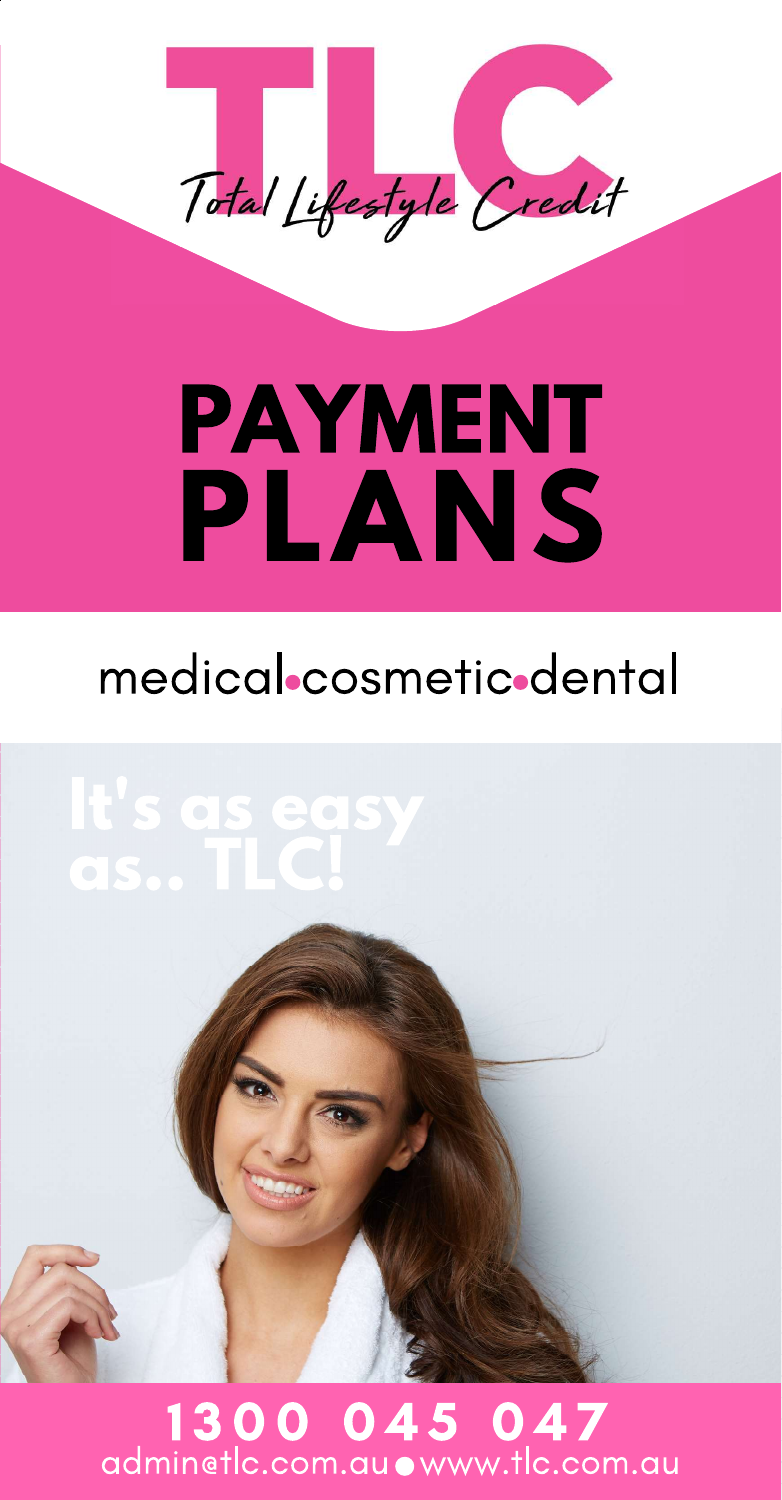









Simple Application Process

Doctor or Clinic of **Your Choice** 

**Stress** Free Service

Up to \$50,000

# We Cover

Anaesthetics **Bariatric Surgery** Cardiology **Coronary Care Cosmetic Surgery** Dental Orthodontic Dermatology Day Surgery Ear, Nose & Throat Gastroenterology **General Medicine** 

**General Surgery** Gynaecology **Obstetrics IVF Programs** Oncology Ophthalmology **Oral Surgery** Orthopaedic **Plastic Surgery Sleep Studies** Urology **Vascular Surgery** 

### O @totallifestylecredit [1] TLC Australia

#### Australian Credit License Number 509691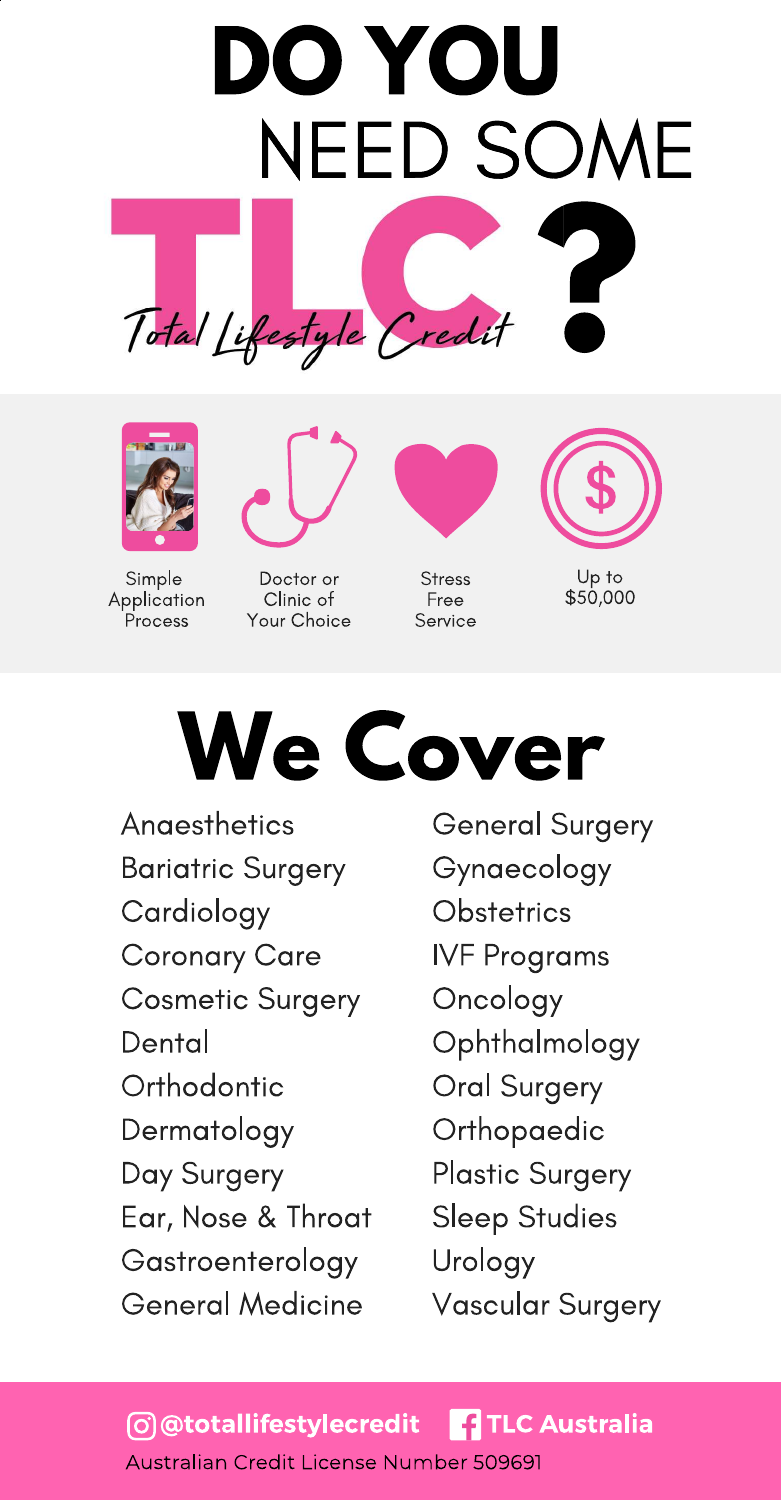

### Standard Payment Ready Reckoner

### Quotes: 1300 045 047 Application: www.tlc.com.au

\*To be used as a guide only

#### Australian Credit License number 509691

| <b>Purchase Price</b><br>(inc GST) | Weekly       |
|------------------------------------|--------------|
| \$5,000                            | \$30         |
| \$6,000                            | \$35         |
| \$7,000                            | \$45         |
| \$8,000                            | \$55         |
| \$9,000                            | \$65         |
| \$10,000                           | <b>\$70</b>  |
| \$12,000                           | \$80         |
| \$14,000                           | \$90         |
| \$16,000                           | \$100        |
| \$18,000                           | <b>\$110</b> |
| \$20,000                           | \$125        |
| \$25,000                           | \$135        |
| \$30,000                           | \$160        |
| \$35,000                           | \$180        |
| \$40,000                           | \$220        |
| \$50,000                           | \$245        |